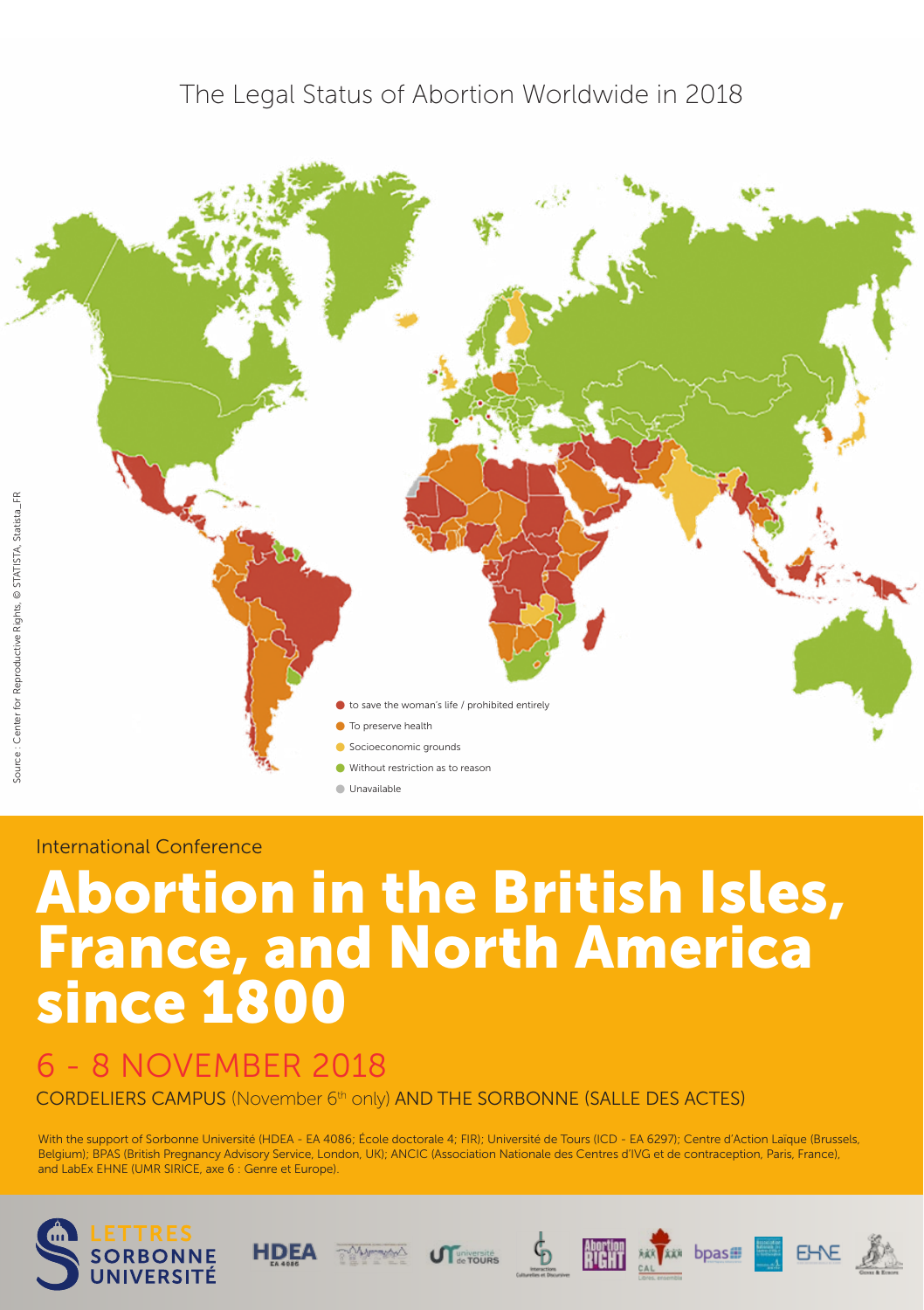# DAY 1 – TUESDAY 6 NOVEMBER 2018

### MORNING SESSION

Campus des Cordeliers, staircase B, 2nd floor (Amphithéâtre Gustave Roussy), 15 rue de l'École de Médecine, 75006 Paris)

| 8.15<br>8.45 | Registration and coffee ('Le Club', groundfloor room to the left of staircase B)<br><b>Introduction and Welcome</b><br>Geneviève FRAISSE (Emeritus CNRS Research Director, philosopher and<br>Historian of Feminist Thought) |
|--------------|------------------------------------------------------------------------------------------------------------------------------------------------------------------------------------------------------------------------------|
| 09.00        | Chair Françoise BARRET-DUCROCQ (Emeritus Professor of British Studies,<br>Université Paris-Diderot, Paris, France)<br><b>KEYNOTE SPEECH</b>                                                                                  |
|              | Janine MOSSUZ-LAVAU (Emeritus CNRS Director of Research, CEVIPOF,<br>Institute of Political Studies, Paris, France)<br>Les débats parlementaires autour de l'interruption volontaire de grossesse<br>$(1974 - 2001)$ .       |
| 09.45        | Questions and discussion                                                                                                                                                                                                     |
| 10.15        | Coffee ('Le Club')                                                                                                                                                                                                           |
|              | <b>HISTORICAL AND STATISTICAL PERSPECTIVES</b><br>Chair: Fabrice VIRGILI (CNRS Research Director, UMR 8138 SIRICE)                                                                                                           |
| 10.30        | Jolien GIJBELS (PhD student, Faculty of Arts, Catholic University of Leuven,<br>Belgium, Research Group Cultural History since 1750)                                                                                         |
|              | The Lesser of Two Evils? Abortion and Craniotomy in and beyond Nineteenth-<br>Century Belgium (1840-1914).                                                                                                                   |
| 10.50        | Amandine DANDEL (PhD student in History, Le Mans Université, France)<br>Expertises judiciaires lors de la procédure de l'instruction pour avortement en<br>Seine-et-Oise (années 1830-1880).                                 |
| 11.10        | Laurent TOULEMON (Directeur de recherches, Institut National d'Etudes<br>Démographiques, Paris, France)<br>L'enregistrement statistique des interruptions volontaires de grossesse en                                        |
|              | France.                                                                                                                                                                                                                      |
| 11.30        | Questions and discussion                                                                                                                                                                                                     |
|              | <b>SOME EUROPEAN PERSPECTIVES</b><br>Chair: Fabrice VIRGILI (CNRS Research Director, UMR 8138 SIRICE)                                                                                                                        |
| 11.50        | Sylvie LAUSBERG (Historian and psychoanalyst, Director of the Department of<br>Research and Strategy of the Centre d'Action Laïque, Brussels, Belgium).<br>La Belgique et l'interruption volontaire de grossesse.            |
| 12.10        | Dr Lucia BUSATTA (post-doctoral research fellow, University of Padua (Italy)<br>Department of Public, International and EU Law)<br>Abortion law in Italy: a pluralist legislation lacking effectiveness?                     |
| 12.30        | Questions and discussion                                                                                                                                                                                                     |
| 12.50        | Lunch break                                                                                                                                                                                                                  |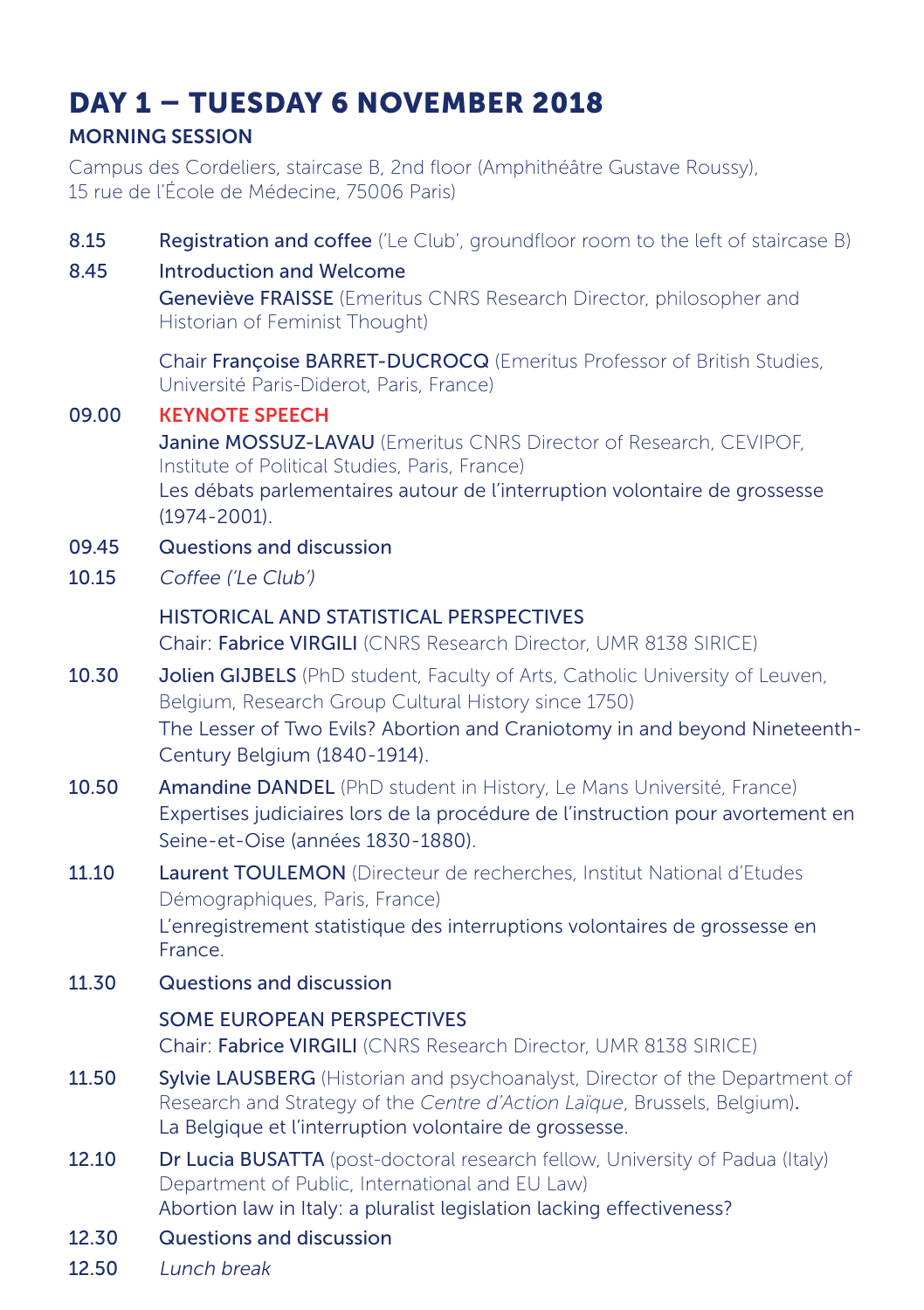#### AFTERNOON SESSION

Sorbonne (Salle des Actes), 54 rue St Jacques, 75005 Paris (be careful – change of venue for the rest of the conference)

|       | ABORTION AND THE MEDICAL PROFESSIONS                                                                                                                                                                                       |
|-------|----------------------------------------------------------------------------------------------------------------------------------------------------------------------------------------------------------------------------|
|       | Chair: Ann FUREDI (Chief Executive, British Pregnancy Advisory Service,<br>England)                                                                                                                                        |
| 14.20 | Dr Gayle DAVIS (Senior Lecturer in the History of Medicine, University of<br>Edinburgh (Scotland), UK, School of History, Classics and Archeology)<br>A Biography of the 1967 Abortion Act: Medicalization and its Impact. |
| 14.40 | Barbara FONTYN (PhD student, Sorbonne Université (Lettres), Paris, France,<br>Études anglophones, HDEA 4086 Axe Famille)<br>Medical Opinion and the Silkin Bill (1965-1966).                                               |
| 15.00 | Ellie LEE (and Sally Sheldon and Jan Macvarish, University of Kent (England),<br>UK)                                                                                                                                       |
|       | Doctors who Provide Abortion: their Values and Professional Identity.                                                                                                                                                      |
| 15.20 | Questions and discussion                                                                                                                                                                                                   |
| 15.40 | Coffee                                                                                                                                                                                                                     |
|       | Chair: Ann FUREDI (Chief Executive, British Pregnancy Advisory Service,<br>England)                                                                                                                                        |
| 16.00 | Karissa HAUGEBERG (Assistant Professor, Tulane University (New Orleans,<br>Louisiana), USA, Department of History)<br>"I Was Appalled!" Nursing Politics in the United States, 1967-1973.                                  |
|       |                                                                                                                                                                                                                            |
| 16.20 | <b>Catherine HANEY</b> (University of British Columbia (Vancouver, British Columbia,<br>CANADA), RN, MSN, PhD Candidate)                                                                                                   |
|       | "You have to be able to stand up for what you're doing" Oral history participant<br>- Retired Registered Nurse). Examining the work of nurses in support of<br>freestanding abortion clinics in Canada, 1969-1988.         |
| 16.40 | Pilar LEON-SANZ (Associate Professor of the History of Medicine, University of<br>Navarra (Navarra), Spain, School of Medicine)<br>Abortion versus Contraception: the Roots of a Professional Debate.                      |
| 17.00 | Questions and discussion                                                                                                                                                                                                   |
|       |                                                                                                                                                                                                                            |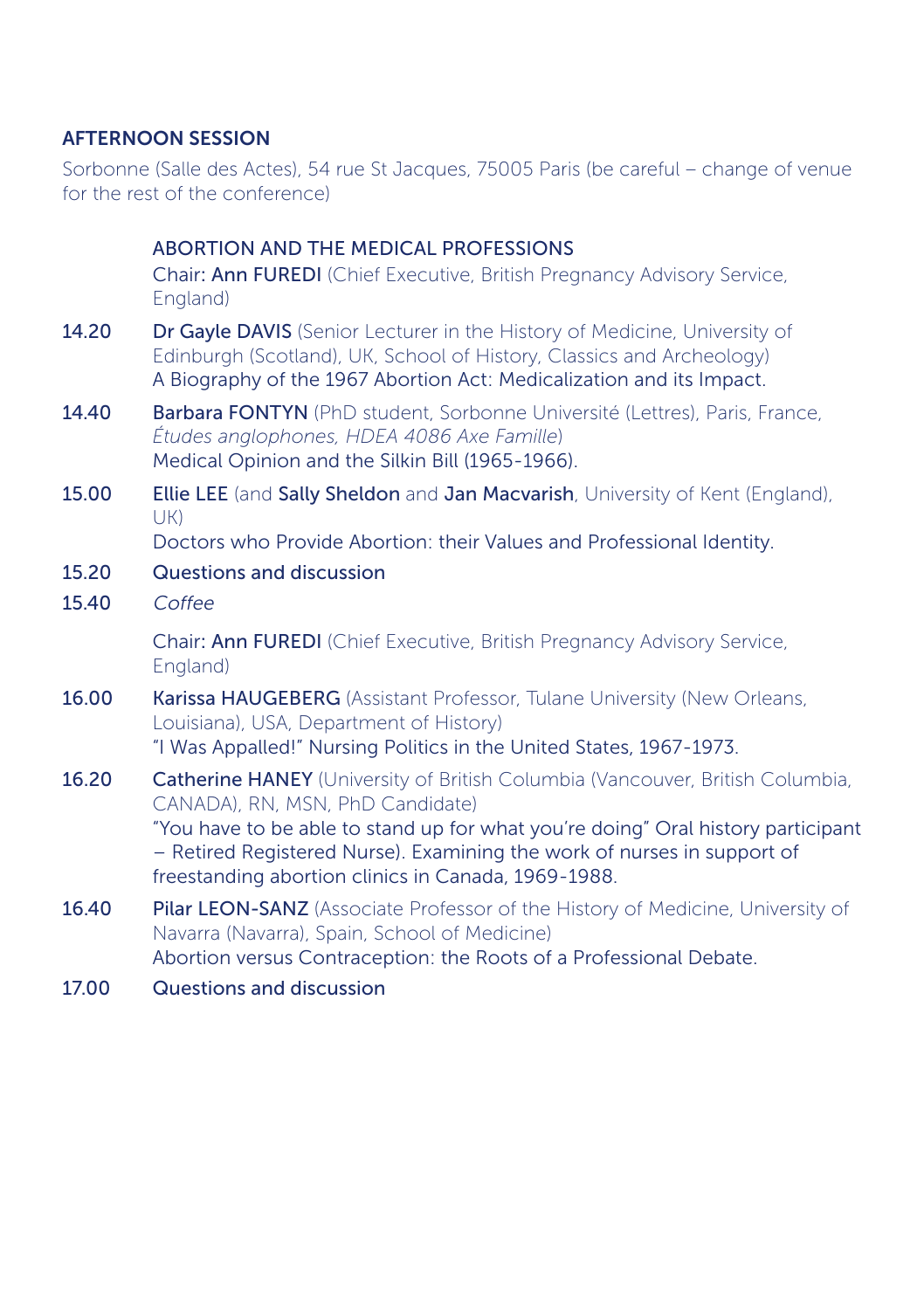# DAY 2 – WEDNESDAY 7 NOVEMBER 2018

#### MORNING SESSION

Sorbonne (Salle des Actes), 54 rue St Jacques, 75005 Paris

 Chair: Dr Adrien LHERM (Senior Lecturer in American Studies, Sorbonne Université (Lettres), Paris, France)

09.00 KEYNOTE SPEECH Joshua C. WILSON (Associate Professor, University of Denver, Denver (Colorado), USA, Political Science Department) Political Questions as Legal Questions: Mobilizing Courts in American Abortion **Politics** 

- 09.45 Questions and discussion
- $10.15$  Coffee

#### (RE) CRIMINALISING ABORTION

Chair: Jonathan PARENT (Assistant Professor, Le Moyne College (Syracuse, New York), USA, Department of Political Science)

- 10.30 Shoshanna EHRLICH (Professor, University of Massachusetts, Boston (Massachusetts), USA, Women's, Gender and Sexuality Studies Department) (Re)producing the Maternal Ideal: Abortion Law in the United States and the Romancing of Motherhood.
- 10.50 Dr Mindy J. ROSEMAN (Yale Law School, New Haven (Connecticut), USA, Director of the Gruber Program on Global Justice and Women's Rights) Pro-Natalism, Pro-Nationalism: Gender Norms and the (re)criminalization of Abortion.
- 11.10 Questions and discussion

#### ABORTION AND RELIGION

Chair: Dr Mindy J. ROSEMAN (Yale Law School, New Haven (Connecticut), USA, Director of the Gruber Program on Global Justice and Women's Rights)

- 11.30 Anne LÉGIER (PhD student, Université Sorbonne Nouvelle and English teacher, School of Law and Political Science, Aix-Marseille Université, France) The Religious Argument for Abortion Rights: How the Clergy Consultation Service Reframed the American Abortion Debate in the 1960s and early 1970s.
- 11.50 Andrew R. LEWIS (Associate Professor, University of Cincinnati (Ohio), USA, Department of Political Science) Abortion and the Rights Turn in Conservative Christian Politics in the United **States**
- 12.10 Questions and discussion
- 12.30 Lunch break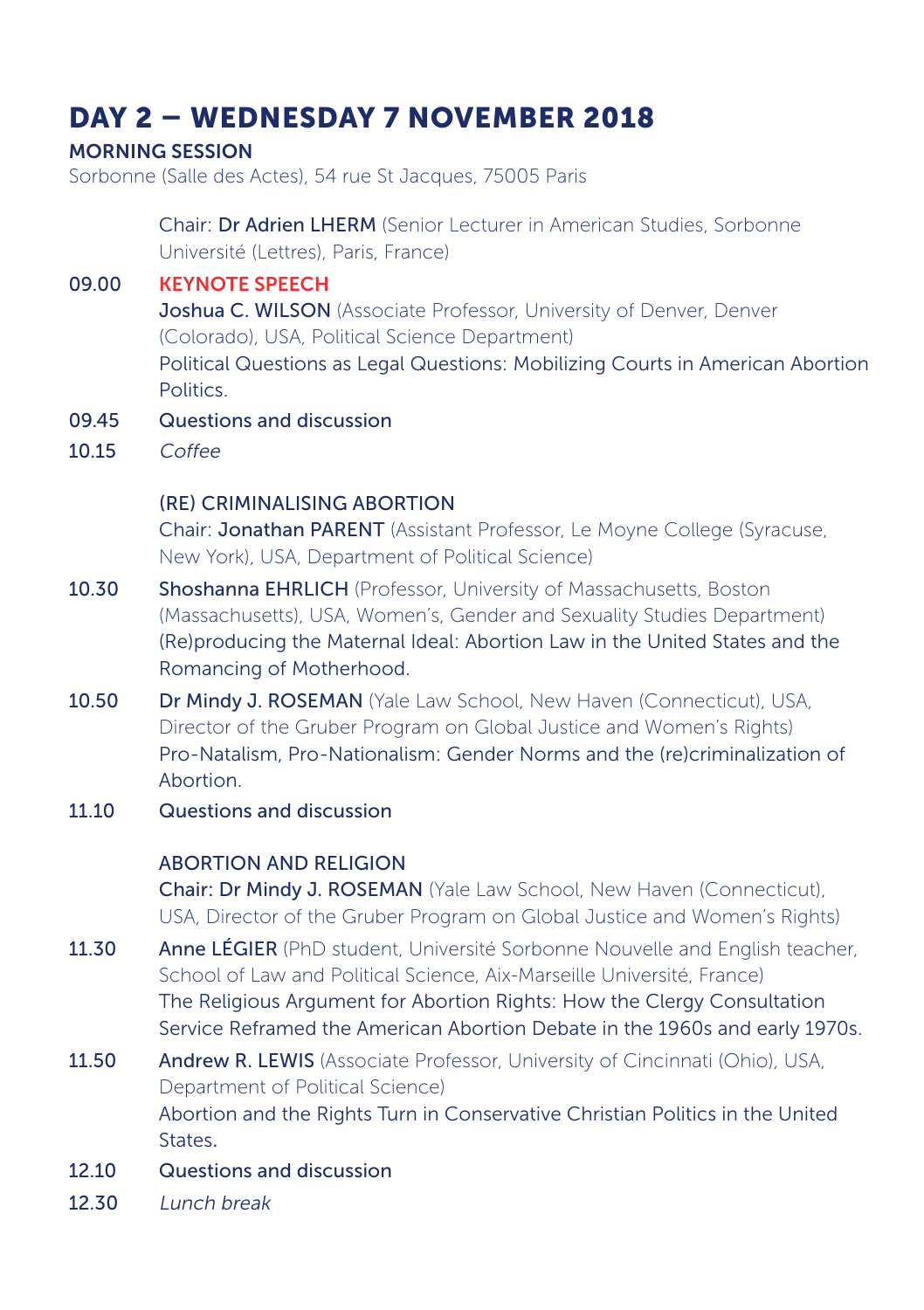#### AFTERNOON SESSION

Sorbonne (Salle des Actes), 54 rue St-Jacques, 75005 Paris

#### THE POLITICS OF CHOICE

Chair: Joshua C. WILSON (Associate Professor, University of Denver, Denver (Colorado), USA, Political Science Department)

- 14.00 **Jonathan PARENT** (Assistant Professor, Le Moyne College (Syracuse, New York), USA, Department of Political Science) "Black Genocide:" The Pro-Life Effort to Co-Opt the Modern Civil Rights Movement.
- 14.20 Nova RIMALT (Professor of Law and Co-director of the Center for Gender, Law and Policy, University of Haifa, Israel, Faculty of Law) Between Rights-Talk and Reproductive Justice: Abortion Law and the Search for a Common Ground.
- 14.40 Questions and discussion
- 15.00 Coffee
- 15.20 **Joanna N. ERDMAN** (Associate Professor of Law, MacBain Chair in Health Law and Policy, Schulich School of Law, Dalhousie University, Halifax (Nova Scotia), Canada)

Abortion Pills and Regulatory Ideals.

15.40 Kris DE WELDE (Professor and Director of Women's and Gender Studies, Professor of Sociology, College of Charleston (Charleston, South Carolina), USA, Women's and Gender Studies Program), Frances Davey (Assistant Professor of History at Florida Gulf Coast University (Fort Myers, Florida), USA), and **Nicola Foote** (Professor and Vice-Dean of the Barrett Honors College, Arizona State University (Arizona), USA)

Threads and Threats of Stigma: Exploring Abortion Experiences across Three Generations of Changing Abortion Legislation and Experiences in the United States.

16.00 Carol WILLIAMS (Professor, University of Lethbridge, Lethbridge (Alberta, Canada), Department of History and the Department of Women and Gender Studies)

Pro-Life Grasps the Upper Hand: a Regional Case Study of the Contest between Feminist Activism and Religious Conservatives on Women's Bodily Autonomy in Western Canada.

16.20 Questions and discussion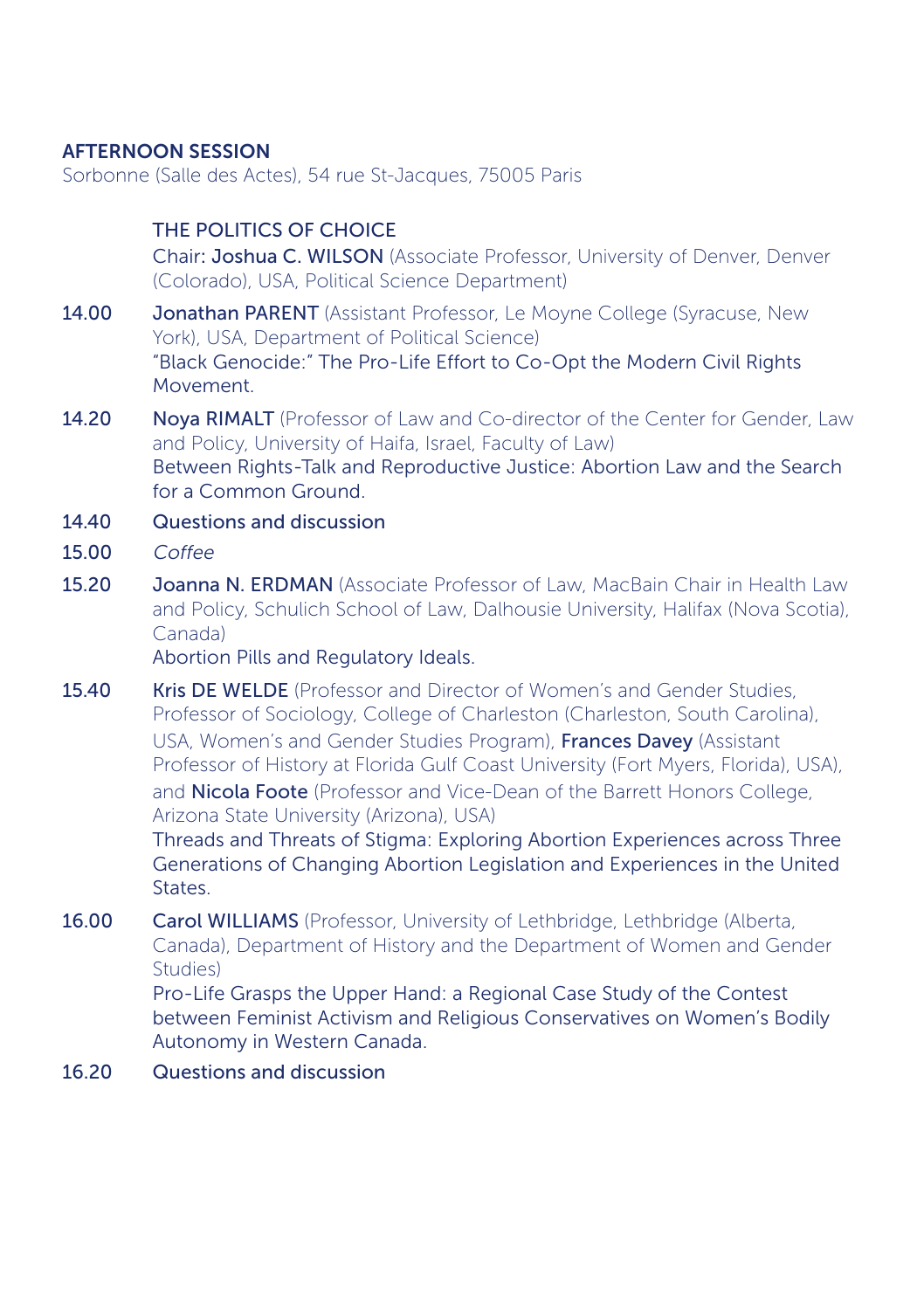# DAY 3 – THURSDAY 8 NOVEMBER 2018

#### MORNING SESSION

Sorbonne (Salle des Actes), 54 rue St Jacques, 75005 Paris

 Chair: Fabienne PORTIER-LE COCQ (Professor of British Studies, Université de Tours, France)

- 09.00 KEYNOTE SPEECH Ann FUREDI (Chief Executive, British Pregnancy Advisory Service, England) The Moral Case for Abortion.
- 09.45 Questions and discussion
- 10.15 Coffee

#### OPINIONS AND DISCOURSES

Chair: Christabelle SETHNA (Professor, University of Ottawa (Ontario), Canada, Institute of Feminist and Gender Studies)

- 10.30 Pam LOWE (Senior Lecturer in Sociology, Aston University (Birmingham, England), UK, School of Languages and Social Sciences) Sophie's Choice: Narratives of 'Saving' in British Public Debates on Abortion.
- 10.50 Dr Marie MOREAU (Lecturer at Université Jean Moulin Lyon III, Faculty of Modern Languages, Lyon, France) The Abortion Issue between Politics and Public Opinion: the Role of Morality on the Public Scene in the United States and in Canada.
- 11.10 Anne-Marie RIVARD (PhD student, Université Concordia, Montréal (Québec), Canada)

Analyzing the Bilingual Post-Morgentaler Abortion Discourse in Canada.

#### ABORTION TOURISM

Chair: Claire CHARLOT (Professor of British Studies, Sorbonne Université (Lettres), Paris, France)

- 11.30 Dr Silvia DE ZORDO (Ramón y Cajal & ERC Researcher-PI, Dept. of Anthropology, University of Barcelona, Spain) ), Joanna Mishtal (Associate Professor, University of Central Florida, USA) & ERC BAR2LEGAB project team (University of Barcelona, Spain & Ibis Reproductive Health, USA). Barriers to Legal Abortion and Abortion Travel in Europe: the Experiences of Women from Countries with Relatively Liberal Abortion Laws.
- 11.50 Christabelle SETHNA (Professor, University of Ottawa (Ontario), Canada, Institute of Feminist and Gender Studies) A Tale in Two Acts: Abortion Travel, the British Abortion Act (1967) and the Canadian Abortion Law (1969).
- 12.10 Questions and discussion
- 12.30 Lunch break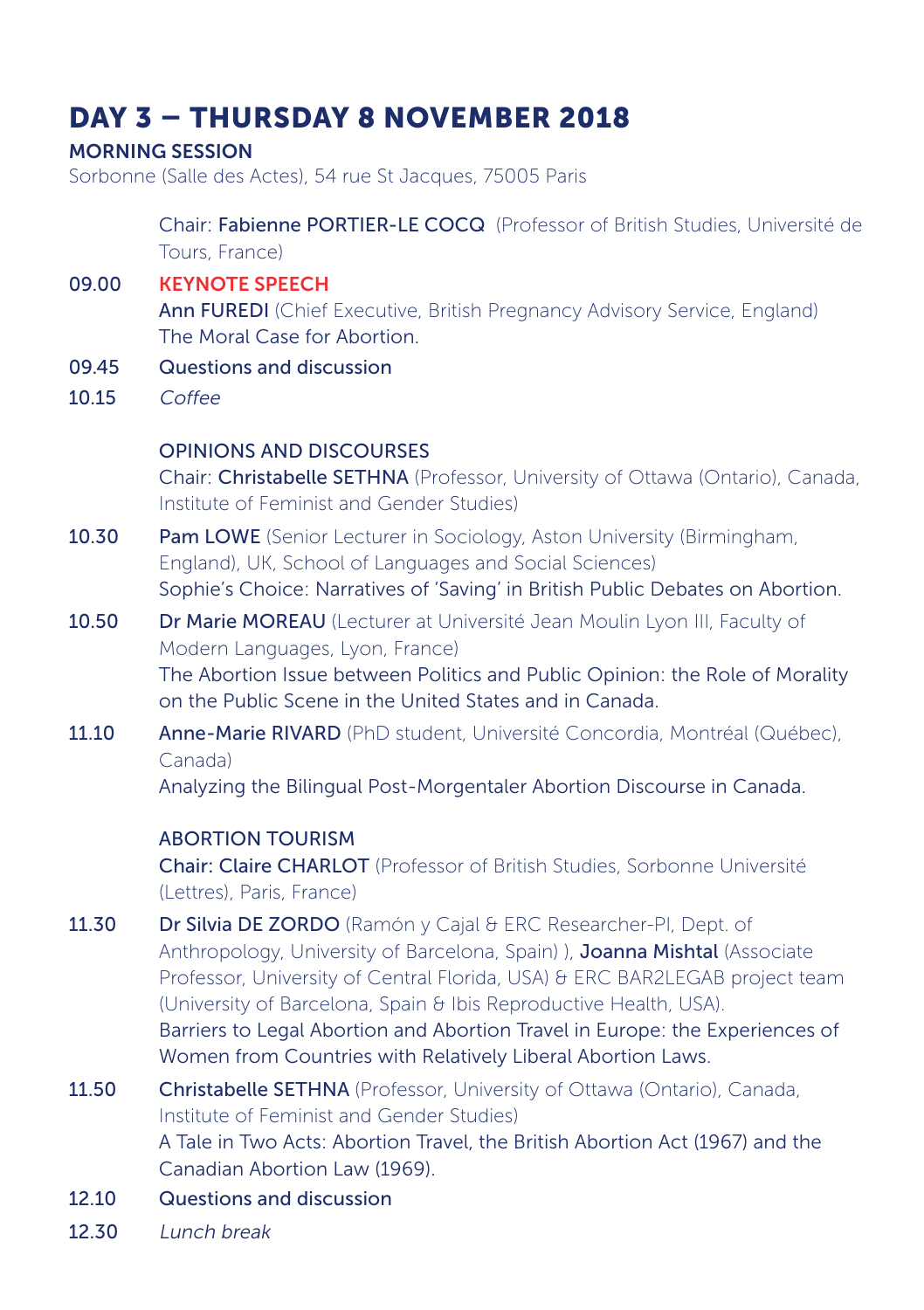#### AFTERNOON SESSION

Sorbonne (Salle des Actes), 54 rue St-Jacques, 75005 Paris

#### IRISH PERSPECTIVES

Chair: Marie-Claire CONSIDERE-CHARON (Emeritus Professor of Irish Studies, Université de Franche-Comté, France)

- 14.00 Dr Christophe POIRÉ (Senior Lecturer, Irish Studies, Université de Lorraine, UFR Arts, Lettres et Langues, Metz, France – IDEA) 35 ans de lutte pour le droit à l'avortement en Irlande : le rôle décisif de l'Assemblée citoyenne dans la nette victoire du « oui » en 2018.
- 14.20 Cara DELAY (Associate Professor, College of Charleston, Charleston (South Carolina), USA, Department of History/Women's and Gender Studies Program) Bad Mothers and Dirty Lousers: Representing Abortionists in Post-Independence Ireland.
- 14.40 Dr Edwige NAULT (Université Lille 3 Charles de Gaulle, France) Input of the European Courts on the Abortion Issue in the Republic of Ireland.
- 15.00 Questions and discussion
- $15.20$  Coffee

#### ROUND UP OF THE DEBATES

Chair: Ann FUREDI (Chief Executive, British Pregnancy Advisory Service, England)

- 15.40 Michelle OBERMAN (Katharine and George Alexander Professor of Law, Santa Clara University School of Law (California), USA) Interrogating the Purpose and Function of Abortion Laws in the 21<sup>st</sup> Century.
- 16.00 Questions and discussion

#### Scientific Committee

Françoise Barret-Ducrocq (Paris-Diderot, France), Claire Charlot (Paris-Sorbonne, France), Françoise Le Jeune (Université de Nantes), Adrien Lherm (adrienlherm@wanadoo.fr, France), Janine Mossuz-Lavau (CNRS, CEVIPOF), Fabienne Portier-Le Cocq (François Rabelais, Tours), Joshua C. Wilson (University of Denver, USA).

#### Organisation Committee

Claire Charlot, Adrien Lherm (Sorbonne Université) et Fabienne Portier-Le Cocq (Université de Tours).

Our renewed thanks to our university institutions (Sorbonne Université and Université de Tours) and the sponsors who made this conference possible.